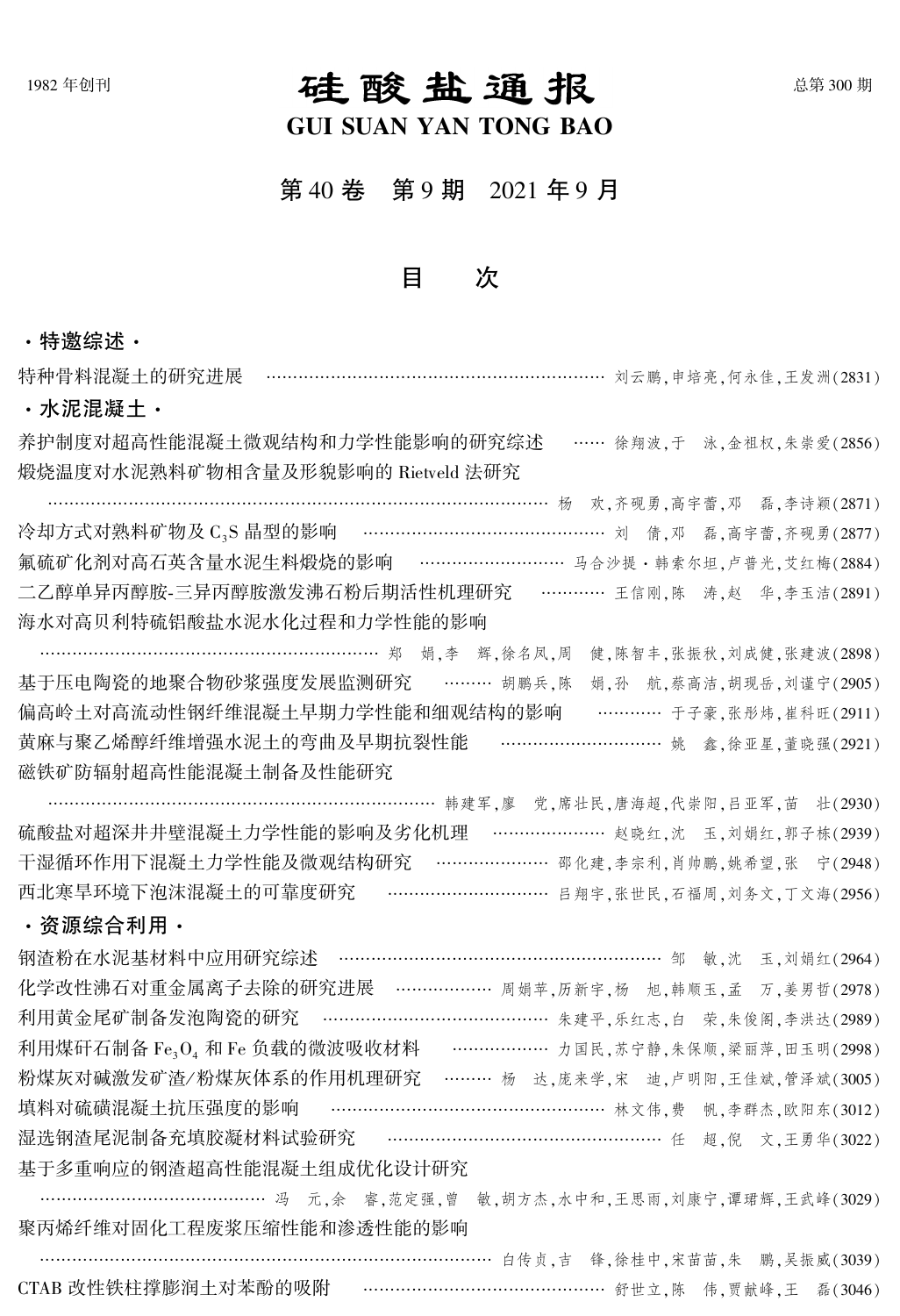碳酸化对白云石热分解产物联合除磷除氟的影响 ……… 王凌凯,陈 冬,刘海波,陈天虎,邹雪华,余韵青(3053)

### ·陶 瓷·

先进陶瓷材料快速烧结技术发展现状及趋势 …………………………………………………………………… 谭 划,

南 博,马伟刚,郭 新,刘 晶,袁 绮,杨廷旺,陆文龙,臧佳栋,李浩宇,鄢文超,张升伟,卢 亚,张海波(3064) 固相法制备掺杂型高色度  $\rm Co_{_{x}}M_{1-x}Al_{2}O_{4}}/\bar{\rm e}$ 岭土复合颜料

………………………………………………………………… 张安杰,陶 雯,曾慧崇,王乃迪,牟 斌,齐彦兴,李华明(3081) 沉积温度和时间对多孔 SiC 薄膜的光致发光性能的影响 ………………… 刘灿辉,陶伟杰,陶莹雪,贺振华(3090) Mo 掺杂调控钛酸铋钠铁电陶瓷带隙的实验与第一性原理研究

…………………………………………………………………………… 谢晓宇,黎清宁,周昌荣,胡朝浩,袁昌来,许积文(3098) 硝酸对溶胶-凝胶法制备 AlOOH 胶粒粒度的影响 ………………… 段 宁,张湘泰,陆成龙,张银凤,李崇瑞(3105) 热处理气氛对 SiBON 陶瓷材料析晶行为的影响

…………………………………………………………… 张 衡,吴 赟,李道谦,李卓霖,王怡洋,吴松松,孙志远,温广武(3114) 荣昌陶土的基本性能及应用评价 ………………………………………………………… 曹天忆,夏光华,成 岳,李森林(3122) 基于十字交叉法的陶瓷胶粘剂剪切蠕变性能研究

……………………………………………………………………… 林立尘,万德田,刘小根,李 恺,包亦望,李月明,孙 熠(3130)

### ·玻 璃·

LAS 微晶玻璃在离子交换后的去结晶相变化及机械性能表征

………………………………………………………………………… 韩 韩,彭瑞欣,李筱凡,赵会峰,姜 宏,马艳平(3138) Ge<sub>20</sub>Sb<sub>10</sub>Se<sub>65</sub>Te<sub>5</sub> 硫系玻璃制备及 Ti 丝除杂机理研究 ………………………………… 张宝东,许军锋,常芳娥(3145) 热处理温度对铁镍合金膜层微观结构和镀膜玻璃性能的影响

……………………………………………………… 曹文龙,黄友奇,臧曙光,祖成奎,欧迎春,刘超英,许少坤,杨幼然(3152)

### ·道路材料·

| 不同制备方法的橡胶沥青黏度特性对比分析 ………………………………… 栗培龙,王 霄,孙胜飞,马云飞(3159) |  |  |  |
|---------------------------------------------------------|--|--|--|
| 基于储存稳定性的橡胶改性沥青制备工艺 …………………………………………………… 杨德胜,郭 豪(3168)   |  |  |  |
| 石墨烯复合橡胶改性沥青路面性能研究  ……………………………………………… 雷润祥,王永吉,张富奎(3177) |  |  |  |
| ・研究快报・                                                  |  |  |  |

高品质超低膨胀透明微晶玻璃实现批量化生产 ………… 赵春霞,范仕刚,张丽红,刘 杰,何 粲,李 跃(3185)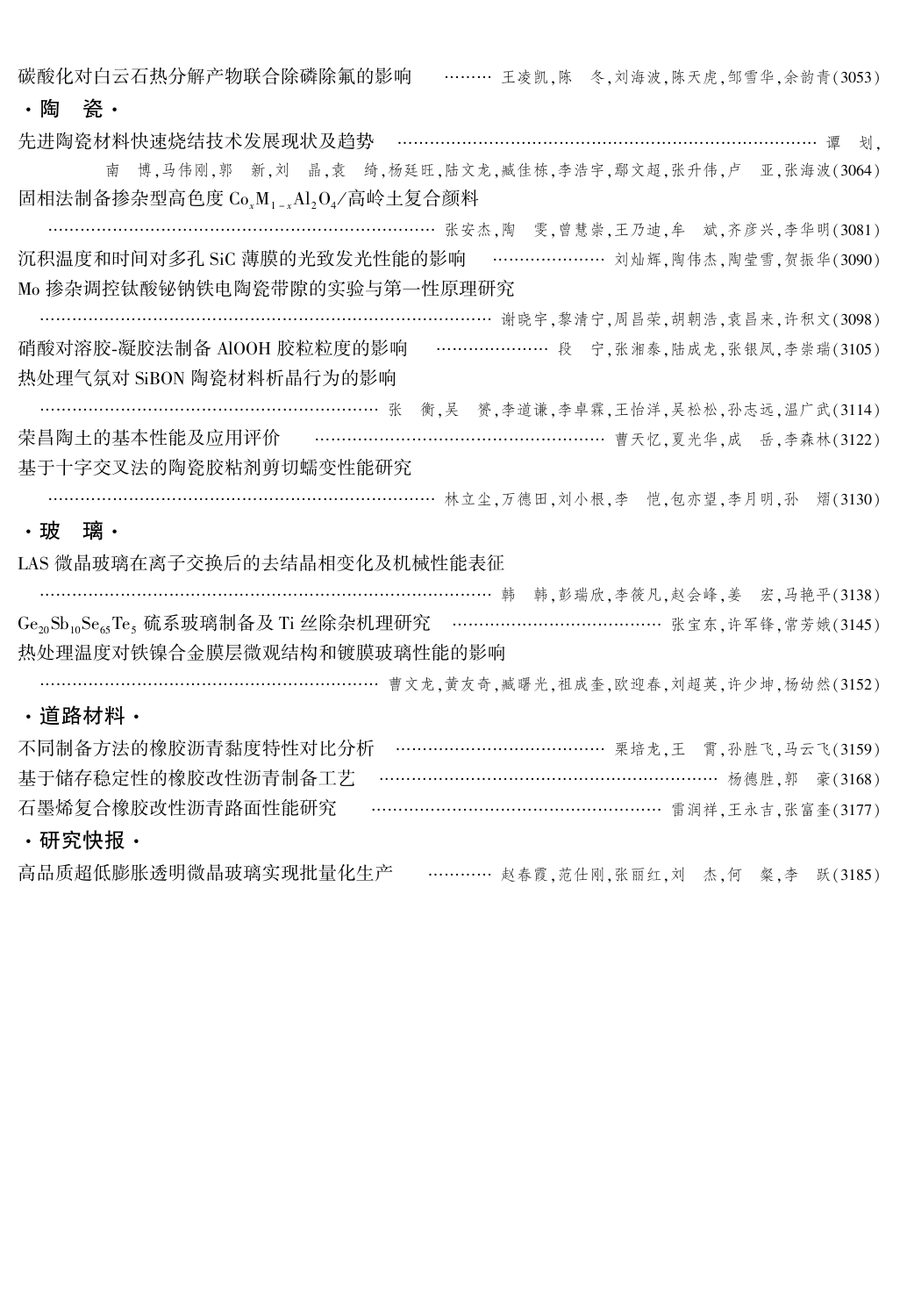## BULLETIN OF THE CHINESE CERAMIC SOCIETY

Vol. 40 No. 9 September 2021 (Series No. 300)

### **CONTENTS**

### ·Invited·

Research Progress of Special Aggregate Concrete ……………… LIU Yunpeng, SHEN Peiliang, HE Yongjia, WANG Fazhou(2831) ·Cement and Concrete· Review on Effects of Microstructure and Mechanical Properties of Ultra-High Performance Concrete by Curing Regimes ……………………………………………………………………………… XU Xiangbo, YU Yong, JIN Zuquan, ZHU Chongai(2856) Influence of Calcination Temperature on Mineral Phase Content and Morphology of Cement Clinker by Rietveld Method …………………………………………………………………… YANG Huan, QI Yanyong, GAO Yulei, DENG Lei, LI Shiying(2871) Effects of Cooling Methods on Clinker Mineral and  $C_3S$  Crystal Form ……………………………………………………………………………………………… LIU Qian, DENG Lei, GAO Yulei, QI Yanyong(2877) Effect of F-S Mineralizer on Calcining Raw Materials with High Quartz Content ………………………………………………………………………………………… MAHESHATI Hansuoertan, LU Puguang, AI Hongmei(2884) Late Activity Mechanism of Zeolite Powder Activated by Diethanol-Isopropanolamine and Triisopropanolamine …………………………………………………………………………………………… WANG Xingang, CHEN Tao, ZHAO Hua, LI Yujie(2891) Effect of Seawater on Hydration Process and Mechanical Properties of High Belite Calcium Sulphoaluminate Cement …………………… ZHENG Juan, LI Hui, XU Mingfeng, ZHOU Jian, CHEN Zhifeng, ZHANG Zhenqiu, LIU Chengjian, ZHANG Jianbo(2898) Strength Development Monitoring of Geopolymer Mortar Based on Piezoelectric Ceramics …………………………………………………………… HU Pengbing, CHEN Juan, SUN Hang, CAI Gaojie, HU Xianyue, LIU Jinning(2905) Effect of Metakaolin on Early Mechanical Property and Microstructure of High Fluidity Steel Fiber Reinforced Concrete ………………………………………………………………………………………… YU Zihao, ZHANG Tongwei, CUI Kewang(2911) Flexural Performance and Early Desiccation Cracking Behavior of Cemented Soil Reinforced by Jute and PVA Fibers ……………………………………………………………………………………………………… YAO Xin, XU Yaxing, DONG Xiaoqiang(2921) Preparation and Properties of Ultra-High Performance Concrete for Radiation Protection of Magnetite ………………………………… HAN Jianjun, LIAO Dang, XI Zhuangmin, TANG Haichao, DAI Chongyang, LYU Yajun, MIAO Zhuang(2930) Influence of Sulfate on Mechanical Properties of Shaft Wall Concrete in Ultra-Deep Wells and Its Degradation Mechanism ……………………………………………………………………… ZHAO Xiaohong, SHEN Yu, LIU Juanhong, GUO Zidong(2939) Mechanical Properties and Microstructure of Concrete under Drying-Wetting Cycles …………………………………………………………………… SHAO Huajian, LI Zongli, XIAO Shuaipeng, YAO Xiwang, ZHANG Ning(2948) Reliability of Foam Concrete in Cold and Drought Environment of Northwest China …………………………………………………………………… LYU Xiangyu, ZHANG Shimin, SHI Fuzhou, LIU Wuwen, DING Wenhai(2956) ·Solid Waste and Eco-Materials· Review on Application of Steel Slag Powder in Cement-Based Materials ……… ZOU Min, SHEN Yu, LIU Juanhong(2964) Research Progress on Removal of Heavy Metal Ions by Chemically Modified Zeolite ………………………………………………………… ZHOU Juanping, LI Xinyu, YANG Xu, HAN Shunyu, MENG Wan, JIANG Nanzhe(2978) Research on Preparation of Foamed Ceramics from Gold Tailings ………………………………………………………………………… ZHU Jianping, YUE Hongzhi, BAI Rong, ZHU Junge, LI Hongda(2989)  $Fe<sub>3</sub>O<sub>4</sub>$  and Fe Loaded Composites as Microwave Absorbents by Recycling of Gangue …………………………………………………………………… LI Guomin, SU Ningjing, ZHU Baoshun, LIANG Liping, TIAN Yuming(2998) Reaction Mechanism of Fly Ash in Alkali-Activated Slag/Fly Ash System …………………………………………………………… YANG Da, PANG Laixue, SONG Di, LU Mingyang, WANG Jiabin, GUAN Zebin(3005) Effects of Fillers on Compressive Strength of Sulfur Concrete ……… LIN Wenwei, FEI Fan, LI Qunjie, OUYANG Dong(3012) Preparation of Filling Cementitious Materials with Wet Sorting Steel Slag Mud

………………………………………………………………………………………………………… REN Chao, NI Wen, WANG Yonghua(3022)